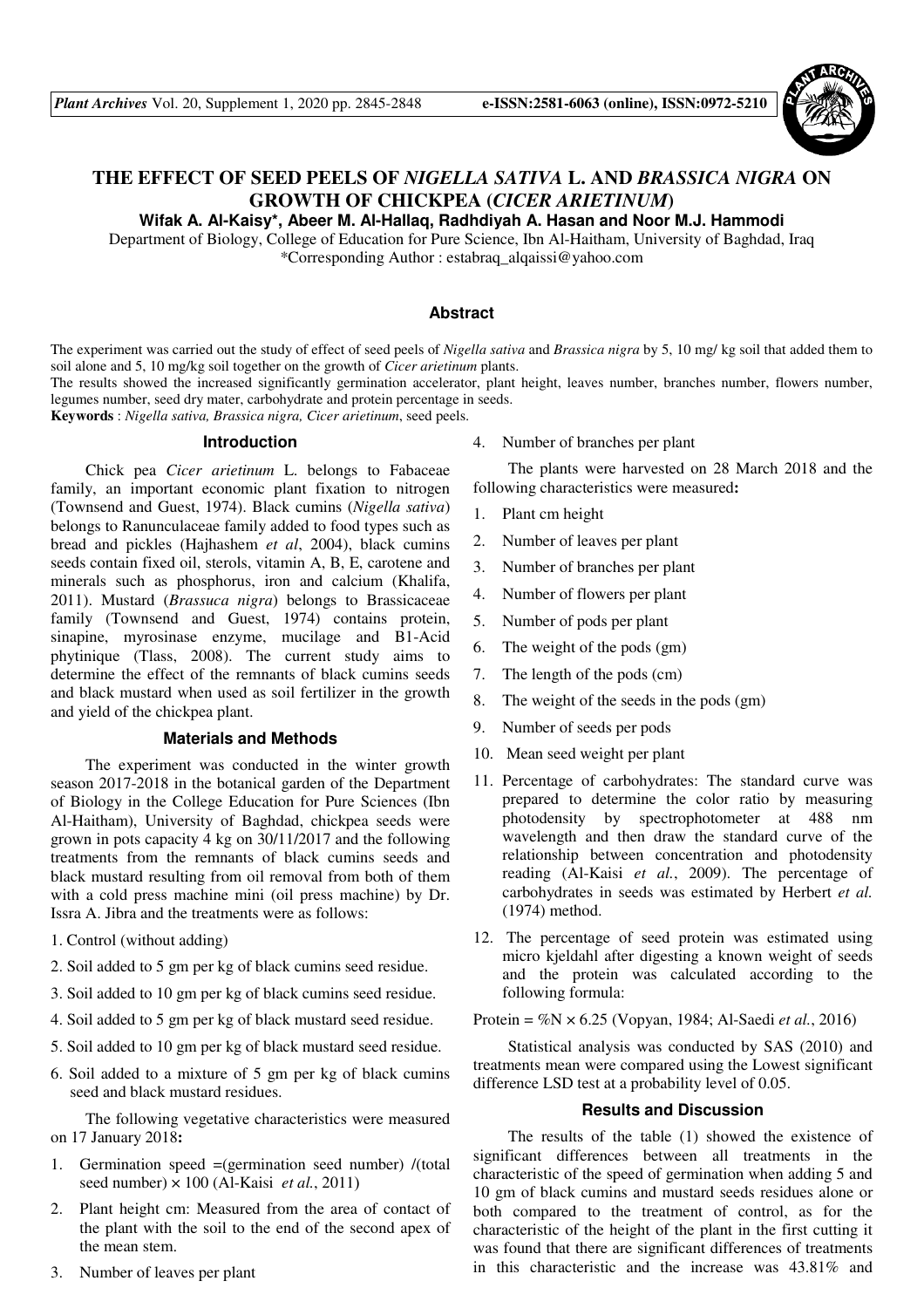29.26% when adding 5 and 10 gm of black cumins seed residues to the soil in respectively and when adding 5 and 10 gm of mustard seed residues increased by 29.26% and 75.67% respectively. As for the addition of 5 gm for both the remnants of black cumins seeds and mustard residues, an increase of 121.87% compared to the control treatment, when studying the characteristics of the number of leaves increased by (50.15, 333.50, 383.50, 616.50, 700.00) for difference transactions 5 and 10 for each black cumins seeds and mustard residues or both compared to control when examined the characteristics of the number of branches of the same table. The significant differences were observed for the treatment of 10 gm of black cumins seeds residues and 5 gm of both the black cumins and mustard seeds residues treatments by 47.19% and 74.90% respectively compared to the control treatments, while the remaining treatments were non-significantly.

Table (2) indicates in the study of the characteristic of the height of the plant at the harvest and found significant differences in treatments where the treatment of 5 gm of black cumins seeds residue increased by 14.07% while the treatment of 10 gm did not record significant differences, but for the treatment of 5 and 10 gm of mustard residue increased by 22.8 and 36.23% respectively. As for the treatment of 5 gm for each of the seed residues increased by 37.56% compared to the control treatment, but when studying the number of leaves, it was found significant differences between treatments, it increased significantly by 1.51 and 3.19% for the treatment of 5 and 10 gm when the black cumins seeds residue was added to the soil and increased for the same two concentrations of mustard seed residues increased by 11.27% and 14.51% respectively, while when adding 5 gm for each of black cumins seed and mustard, it increased by 46.73% compared to control plants.

The results of the same table indicate that there are significant differences between treatments in the characteristic of the number of branches per plant, increased by 87.26% to concentration 5 gm of black cumins seed and 74.90% to concentrate 10 gm of the same treatment, but for concentrations of 5 and 10 gm of mustard seed residue increased by 99.62 and 149.81% and when adding 5 gm for each of the remnants of black cumins seeds and mustard increased by 149.81% compared to the treatment of control and, when studying the number of flowers per plant it was found that there are significant differences in the treatments of 5 gm of the seeds of black cumins seeds, but the concentration of 10 gm increased by 43.41% for the concentrations of 5 and 10 gm of mustard seeds residue increased by 30.37% and 139.11% respectively.

When adding 5 gm each of the two plant seed residues, it was 139.11% compared to the control treatment. The results of the same table indicate that there are significant differences in the number of pods per plant, increased by 50.15 and 60.06% for 5 and 10 gm of black cumins seed residues, 60.18 and 110.21% for mustard seed residues for the same two concentrations, but when using 5 gm for each of the remains of the two plants, the ratio was 210.21% compared to the control plants.

Table (3) indicates that there are significant differences between treatments in the characteristic of the weight of the pod increased by 123.65 and 184.61% for the treatment of black cumins seeds respectively and increased by 311.53 and

307.69% for the treatment of mustard residues respectively, as for the treatment of the mixture of residues of black cumins seeds and mustard the increase was 573.07% compared to the control plants. As for the characteristic of the length of the pod, the treatments increased compared to the control plants, the increase was 6.53 and 6.93% for the treatment of the residues of the black cumins seeds plant and the increase of 14.11 and 14.91% for mustard seed residues, and for the residues of the seeds of black cumins seeds and mustard, the increase was 19.35%.

The results of the same table show that there are significant differences between some treatments in the characteristic of seed weight in pod, the increase was 14.30% of the treatment containing 10 gm of black cumins seed residues and the increase was 19.29% in the treatment of 5 gm mustard residues as for the treatment of the mixture of black cumins seed residues the increase was 33.33% compared to the control plants, while the treatment of each of the 5 gm of black cumins seeds residue and 10 gm of mustard residue were both non- significant. As for the number of seeds per pod, all treatments were non- significant compared to control plants.

The results of the table (4) indicate that there are significant differences in the characteristic of the mean weight of the seed, the treatment of the remains of black cumins seeds increased by 32.25 and 103.22% and increased in the treatment of mustard plant by 58.06 and 54.83% respectively and to the treatment of the residues of black cumins seeds and mustard and the increase of 83.87% compared to plants control. As for the percentage of carbohydrates, the percentage of black cumins seeds residues increased by 42.77 and 52.22% and for mustard residues increased by 53.88% and 45.77% respectively, and for black cumins seeds and mustard treatments increased by 72.88% compared to the control plants. In the same table, it was noted that there were significant differences in the characteristic of the percentage of protein seeds, the increase was 32.82 and 46.01% for the treatment of black cumins seed residues, 58.43 and 42.17% of mustard seed residues respectively, while the treatment of black cumins seed residues and mustard was 57.51% compared to the control plants.

That all the vegetative and physiological characteristics studied have increased except the number of seeds per pod in the treatment that were mixed with the soil of the residues of the black cumins plant and mustard and the absence of a previous study of the remnants of plant seeds on the two plants it was found that the remnants of the seeds of the black cumins of fixed oils as well as steroles, saponins and elements such as phosphorus, iron and calcium (Atta-ur-Rahman *et al*, 1995). The seed residues contain some essential fatty acids and antioxidants such as nigellone, glutathione and arginine amino acid (Abdulelah and Zainal-Abidin, 2007).

All the seeds contain these substances as well as the elements establish a plant well absorbed by the roots and the transfer of important compounds to stems and leaves and allows for photosynthesis and accumulation of organic matter that contributes to plant growth (Tlass, 2008; Khalifa, 2011). The presence of arginine in the residue of seeds, which is the source of nitrogen for the plant and amino acids are very important in the plant (Young and Gao, 2007) and that the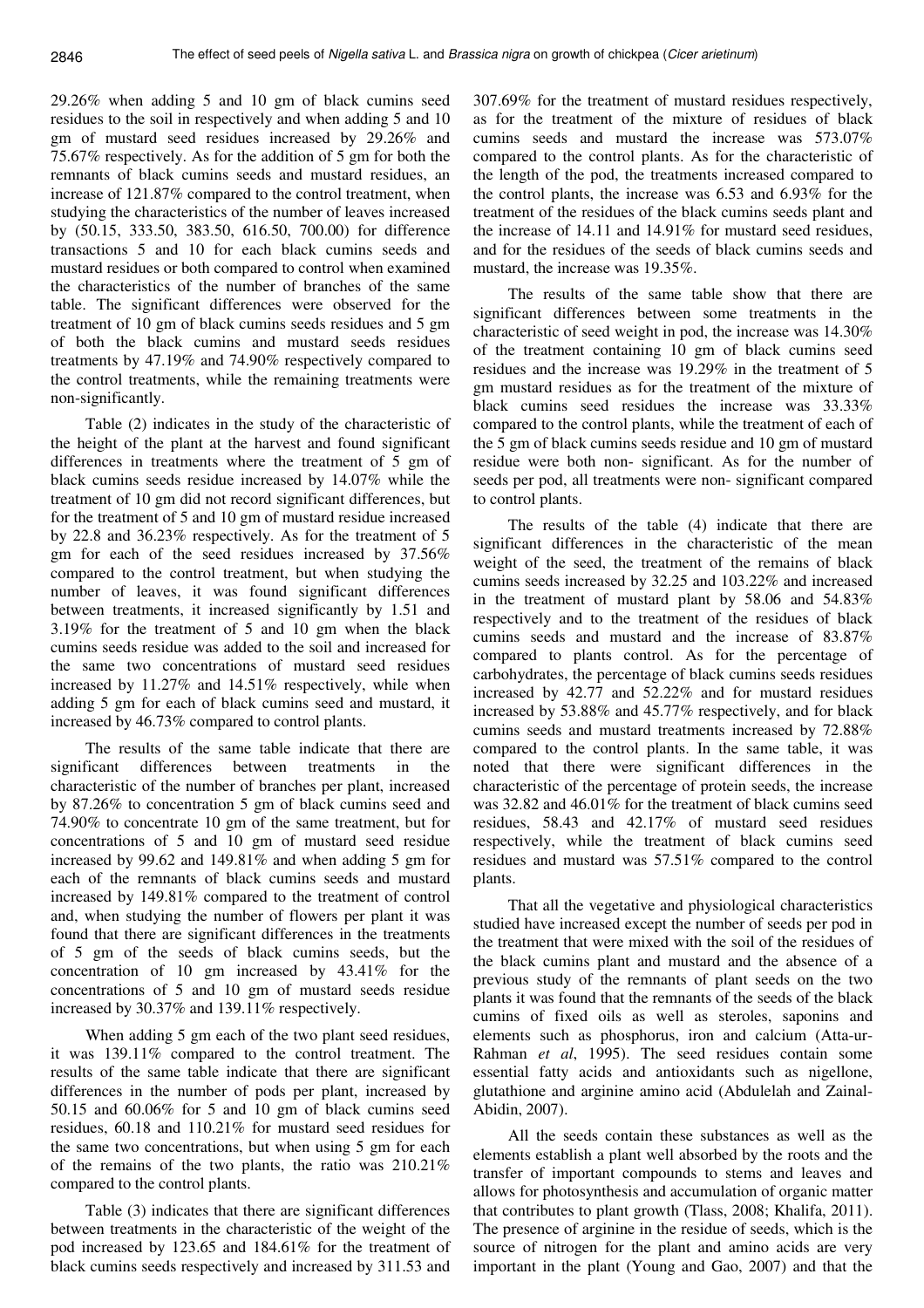fats contained in the seeds have an important property which is antimicrobial and anti-tumor and also contains phenolics and quinones substances obtained Super critical carbon (Tiruppur Venkatachallam *et al.*, 2010).

Black mustard seeds contain essential substances such as carbohydrates, amino acids and organic acids, as well as by-products such as flavoniods, sterol, phenolic acid, alkaloids and glucosinolates (Tlass, 2008; Halkier and Gershenzon, 2006), and sinigrin in mustard seeds range from between 34.65-16.42 gm/ml.

The contents of the seed residues worked to increase the number of branches and the number of leaves and the number of flowers and this reason an increase in the number of pods and the mean weight of the seed and the percentage of carbohydrates and protein in the seeds (Prasad *et al*, 2015) so we conclude from the above that the remnants of seeds after extracting fat from them can be mixed with the soil and added as fertilizer to improve the vegetative and physiological characteristics of the plant.

**Table 1 :** The effect of the residue of black cumins and mustard seeds added to the soil in the speed of germination, the height of the plant, the number of leaves and the number of branches in the first cutting of the chickpea plant.

| <b>Treatment</b>                         | Speed of    | Height of the plant | <b>Number of leaves</b> | Number of          |
|------------------------------------------|-------------|---------------------|-------------------------|--------------------|
|                                          | germination | (cm)<br>per plant   |                         | branches per plant |
| Control                                  | 0.41        | 13.67               | 2.00                    | 2.67               |
| Black cumins 5 gm                        | 0.86        | 19.67               | 3.11                    | 3.87               |
| Black cumins 10 gm                       | 0.58        | 17.67               | 8.67                    | 3.93               |
| Mustard 5 gm                             | 0.81        | 17.67               | 9.67                    | 3.67               |
| Mustard 10 gm                            | 0.86        | 23.67               | 14.33                   | 3.67               |
| Mixture of 5 gm black<br>cumins+ mustard | 1.11        | 30.33               | 16.00                   | 4.67               |
| LSD                                      | 0.36        | 1.39                | 1.04                    | 1.08               |

**Table 2:** The effect of the residue of black cumins and mustard seeds added to the soil on the height of the plant, the number of leaves, the number of branches, the number of flowers and the number of pods at the harvest of chickpeas plant.

| <b>Treatment</b>                         | <b>Height of the</b><br>plant (cm) | Number of<br>leaves per plant | Number of<br>branches per<br>plant | Number of<br>flowers per<br>plant | Number of pods<br>per plant |
|------------------------------------------|------------------------------------|-------------------------------|------------------------------------|-----------------------------------|-----------------------------|
| Control                                  | 49.67                              | 20.67                         | 2.67                               | 7.67                              | 3.33                        |
| Black cumins 5 gm                        | 56.67                              | 21.00                         | 5.00                               | 7.00                              | 5.00                        |
| Black cumins 10 gm                       | 48.67                              | 21.33                         | 4.67                               | 11.00                             | 5.33                        |
| Mustard 5 gm                             | 66.38                              | 23.00                         | 5.33                               | 10.00                             | 6.00                        |
| Mustard 10 gm                            | 67.67                              | 23.67                         | 6.67                               | 10.67                             | 7.00                        |
| Mixture of 5 gm black<br>cumins+ mustard | 68.33                              | 30.33                         | 6.67                               | 18.00                             | 10.33                       |
| <b>LSD</b>                               | 2.87                               | 1.84                          | 1.32                               | 1.36                              | 1.43                        |

**Table 3:** The effect of the residue of black cumins and mustard seeds added to the soil on the weight of the pod, the length of the pod, the weight of the seeds in the pod and the number of seeds in the pod at the harvest of chickpeas plant.

| <b>Treatment</b>                         | Weight of the pod | Length of the pod<br>(cm) | Weight of the seeds<br>in the pod | Number of seeds in<br>the pod |
|------------------------------------------|-------------------|---------------------------|-----------------------------------|-------------------------------|
| Control                                  | 0.26              | 2.48                      | 0.57                              | 1.20                          |
| Black cumins 5 gm                        | 0.56              | 2.89                      | 0.58                              | 1.27                          |
| Black cumins 10 gm                       | 0.74              | 2.90                      | 0.65                              | 1.25                          |
| Mustard 5 gm                             | 1.07              | 2.83                      | 0.68                              | 1.27                          |
| Mustard 10 gm                            | 1.06              | 2.85                      | 0.50                              | 1.21                          |
| Mixture of 5 gm black<br>cumins+ mustard | 1.75              | 2.96                      | 0.76                              | 1.31                          |
| <b>LSD</b>                               | 0.11              | 0.41                      | 0.10                              | N.S                           |

**Table 4:** The effect of the residue of black cumins and mustard seeds added to the soil on the mean seed weight, percentage of carbohydrates and percentage of protein in the seed at the harvest of chickpeas plant.

| <b>Treatment</b>                         | Mean seed weight<br>(gm) | Percentage of<br>carbohydrates in seeds | Percentage of protein<br>in seed |
|------------------------------------------|--------------------------|-----------------------------------------|----------------------------------|
| Control                                  | 0.31                     | 9.00                                    | 6.52                             |
| Black cumins 5 gm                        | 0.46                     | 12.85                                   | 8.66                             |
| Black cumins 10 gm                       | 0.63                     | 13.70                                   | 9.52                             |
| Mustard 5 gm                             | 0.49                     | 13.85                                   | 10.33                            |
| Mustard 10 gm                            | 0.48                     | 13.12                                   | 9.27                             |
| Mixture of 5 gm black<br>cumins+ mustard | 0.57                     | 15.56                                   | 10.27                            |
| LSD                                      | 0.09                     | 3.71                                    | 2.12                             |